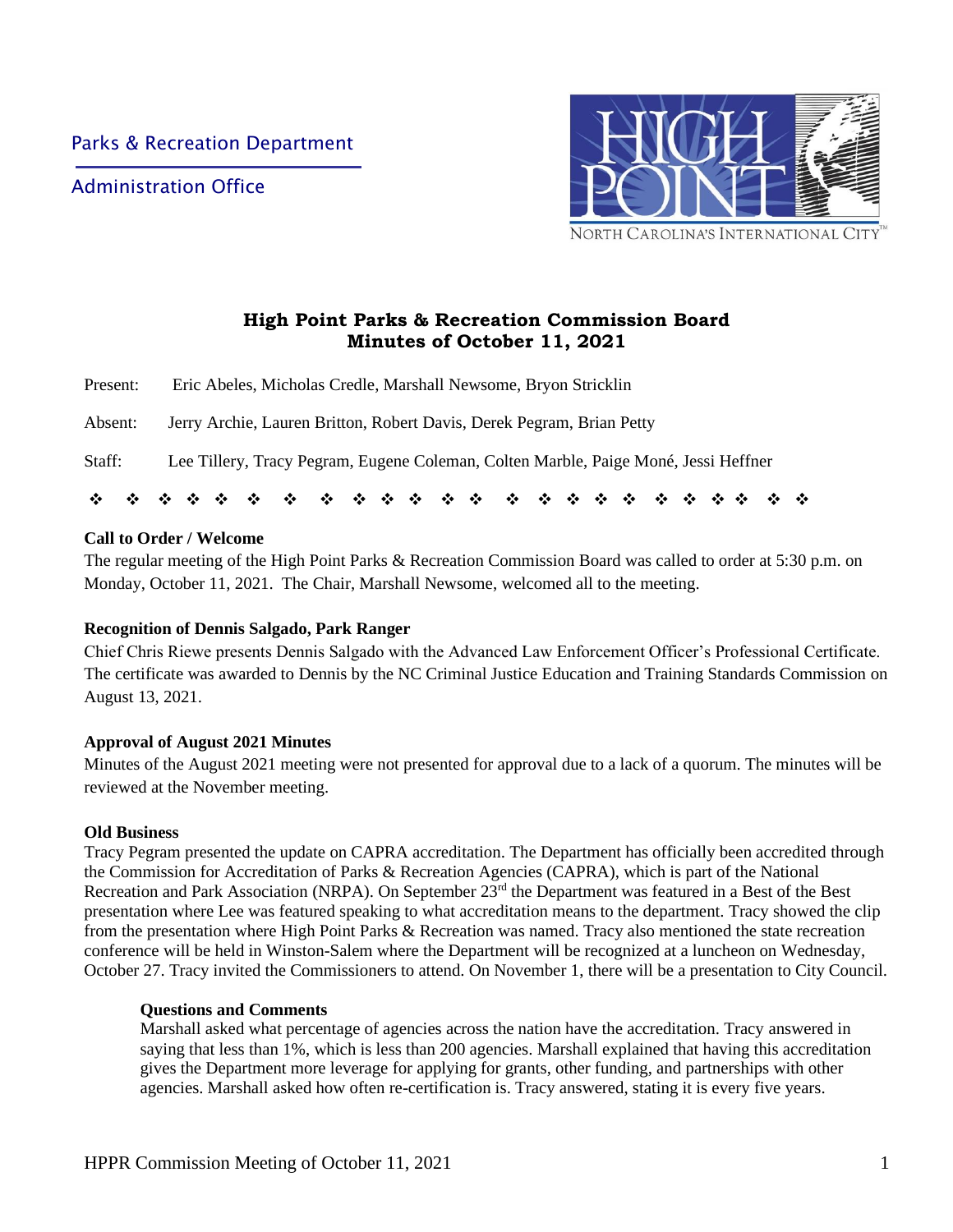Lee Tillery presented an update on the Department's bond projects. The Roy B. Culler, Jr. Senior Center is no longer at the old location on North Hamilton Street. The Senior Center is now using space that the Department is leasing from High Point University at the Oak Hollow Mall. The lease for the current Senior Center location is for five years. Lee then discussed the City Lake Park renovation. Construction began in May and the Department had budgeted for contingencies. Some of this contingency money has been used for the removal of excess amounts of concrete. The original pool was built in the early 1930's. Over the years, when remodeling occurred, instead of removing old concrete, new pools were poured into the existing pool shell, resulting in areas with up to 40 inches of concrete to be removed. Demolition has been completed. Renovations include the pool, locker rooms, great lawn as well as turning the gymnasium into a multi-purpose building.

### **Questions and Comments**

Micholas Credle asked if City Lake Park is the largest park in the city of High Point. Lee responded that no, City Lake Park is not the largest park in the city. He stated that the area of the Piedmont Environmental Center is the largest park. He added that the pool at City Lake Park is the largest of the Department's three pools. Micholas asked how much the whole project will cost. Lee said that they had budgeted for it to cost \$9 million but it is now upwards of \$21 million.

Marshall asked if the renovations included additional parking. Lee responded saying that the plan includes 215 parking spaces including additional accessible parking. Marshall also asked if the park would still have the same entrance and exit. Lee confirmed that the entrance and exit will be the same, unfortunately City Lake Park has difficulty with parking and the topography does not allow for much variance. Marshall asked if additional parking could be made where the old lodge used to be on Penny Road. The early plans of the project had a pedestrian bridge going across City Lake, but it was not included due to the increase in the project costs.

Micholas asked if the City Lake pool is an Olympic size pool was. Lee said that it is 50 meters across.

Lee mentioned in his presentation of the City Lake Park renovations that the plan was bring a unique feature to the pool at City Lake Park and that would be a standing slide, an addition to the slides already there. There are only two other slides like it in the United States. The Department was denied by the State Department of Health and Human Services. Mayor Wagner has asked the Department to talk to the City's Legislative Attorney to determine if the Department of Health and Human Services' ruling can be fought. If the denial cannot be overturned there is another option.

#### **Questions and Comments**

Marshall asked about Westchester Park being made to be a day park instead of a 24-hour passive park. Lee responded, commenting that he expects to have more discussions about the park in January 2022. Eric Abeles asked how much land is at Westchester Park. Lee confirmed that it is 43 acres, and it is a FEMA floodplain.

#### **New Business**

Leanne Lyons presented on the newly renamed ASPIRE section of the Department. ASPIRE stands for Adaptive Sports, Programs & Inclusive Recreation. The section was formerly called Special Populations but was changed to better reflect the types of programs they now offer and because special populations is an outdated term.

#### **Questions and Comments**

Eric asked if there were any plans to rename Special Olympics. Leanne explained that it is a discussion that needs to be made in the state level division of Special Olympics.

Leanne spoke on more of what ASPIRE offers as well as the upcoming ASPIRE Halloween Dance that is scheduled for October 28 at the Miracle League Field at the High Point Athletic Complex.

### **Questions and Comments**

HPPR Commission Meeting of October 11, 2021 2